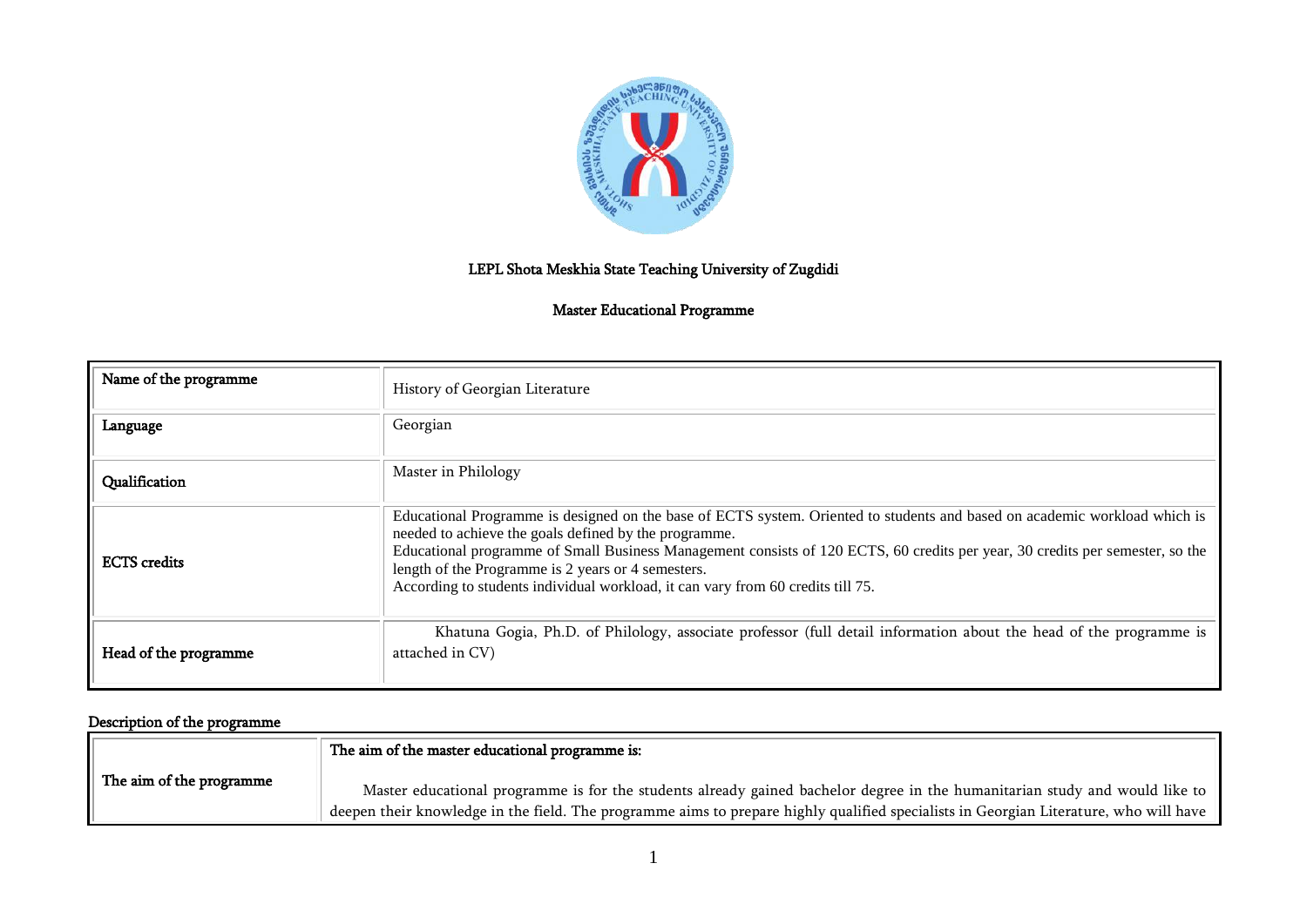|                               | the necessary knowledge and skills in the field. The graduate will gain the knowledge about the development of Georgian Literature.<br>The aim of the programme not only to know one separate unit from the Georgian literature but to gain the qualification in the whole<br>about the history of Georgian literature. The programme aims to make research about the Georgian literature. The programme will<br>prepare the masters in the history of Georgian literature, critics of literature, to help the graduate to gain the skills of professional<br>reading and culture of research. To develop the student's skills of analytical thinking and academic writing (articles, publicist, essays),<br>to develop within the student's research skills, skills of interpretation. To address their interest in the to the interdisciplinary and<br>intercultural researches. The aim of the separate courses to deepen the knowledge of the history of Georgian literature, literary critics,<br>and understanding of fiction and to give to the students the knowledge of historical overview of Georgian literature in compliance of<br>world literature. |
|-------------------------------|-------------------------------------------------------------------------------------------------------------------------------------------------------------------------------------------------------------------------------------------------------------------------------------------------------------------------------------------------------------------------------------------------------------------------------------------------------------------------------------------------------------------------------------------------------------------------------------------------------------------------------------------------------------------------------------------------------------------------------------------------------------------------------------------------------------------------------------------------------------------------------------------------------------------------------------------------------------------------------------------------------------------------------------------------------------------------------------------------------------------------------------------------------------------|
|                               |                                                                                                                                                                                                                                                                                                                                                                                                                                                                                                                                                                                                                                                                                                                                                                                                                                                                                                                                                                                                                                                                                                                                                                   |
|                               | To enter the Master educational programme of History of Georgian Literature able person having Bachelor degree in the field who                                                                                                                                                                                                                                                                                                                                                                                                                                                                                                                                                                                                                                                                                                                                                                                                                                                                                                                                                                                                                                   |
|                               | passed the common master examination and exams in teaching university                                                                                                                                                                                                                                                                                                                                                                                                                                                                                                                                                                                                                                                                                                                                                                                                                                                                                                                                                                                                                                                                                             |
|                               | To enter the programme without passing examinations possible according to the Georgian legislation<br>To use the mobility to enter the programme possible twice in a year according to the rules and procedures and deadlines defined by                                                                                                                                                                                                                                                                                                                                                                                                                                                                                                                                                                                                                                                                                                                                                                                                                                                                                                                          |
|                               | the National Center for educational quality enhancement and by the teaching university                                                                                                                                                                                                                                                                                                                                                                                                                                                                                                                                                                                                                                                                                                                                                                                                                                                                                                                                                                                                                                                                            |
|                               | It is not obligatory to have any additional information about conferences, expedition or having an internship abroad (but in case of                                                                                                                                                                                                                                                                                                                                                                                                                                                                                                                                                                                                                                                                                                                                                                                                                                                                                                                                                                                                                              |
| Programme prerequisite        | having those experiences during the competition will be given special attention, that prerequisite necessary but not obligatory). Those                                                                                                                                                                                                                                                                                                                                                                                                                                                                                                                                                                                                                                                                                                                                                                                                                                                                                                                                                                                                                           |
|                               | who will have such experience will have priorities.                                                                                                                                                                                                                                                                                                                                                                                                                                                                                                                                                                                                                                                                                                                                                                                                                                                                                                                                                                                                                                                                                                               |
|                               | It is obligatory to know the English language at the level of B2.                                                                                                                                                                                                                                                                                                                                                                                                                                                                                                                                                                                                                                                                                                                                                                                                                                                                                                                                                                                                                                                                                                 |
|                               | Applicant should have documents listed below:                                                                                                                                                                                                                                                                                                                                                                                                                                                                                                                                                                                                                                                                                                                                                                                                                                                                                                                                                                                                                                                                                                                     |
|                               | Bachelor diploma, English language knowledge certificate on the level B2, a copy of ID and certificate confirm that the applicant has                                                                                                                                                                                                                                                                                                                                                                                                                                                                                                                                                                                                                                                                                                                                                                                                                                                                                                                                                                                                                             |
|                               | the knowledge of using IT technologies.                                                                                                                                                                                                                                                                                                                                                                                                                                                                                                                                                                                                                                                                                                                                                                                                                                                                                                                                                                                                                                                                                                                           |
|                               | Knowledge and understanding                                                                                                                                                                                                                                                                                                                                                                                                                                                                                                                                                                                                                                                                                                                                                                                                                                                                                                                                                                                                                                                                                                                                       |
|                               | The graduate will have the knowledge about the main texts in Georgian literature according to the periods of the literature. Will                                                                                                                                                                                                                                                                                                                                                                                                                                                                                                                                                                                                                                                                                                                                                                                                                                                                                                                                                                                                                                 |
|                               | have the knowledge of the history of Georgian literature in parallel with world literary processes and the development of the history                                                                                                                                                                                                                                                                                                                                                                                                                                                                                                                                                                                                                                                                                                                                                                                                                                                                                                                                                                                                                             |
|                               | of Georgian literature together with the world literary processes. Will have the knowledge about the forms of fiction. The graduate                                                                                                                                                                                                                                                                                                                                                                                                                                                                                                                                                                                                                                                                                                                                                                                                                                                                                                                                                                                                                               |
|                               | will deepen the knowledge gained during a study on bachelor programme.                                                                                                                                                                                                                                                                                                                                                                                                                                                                                                                                                                                                                                                                                                                                                                                                                                                                                                                                                                                                                                                                                            |
| Learning outcome              | The graduate will have the knowledge of how the Georgian culture developed. Georgian literature for him or her will be an                                                                                                                                                                                                                                                                                                                                                                                                                                                                                                                                                                                                                                                                                                                                                                                                                                                                                                                                                                                                                                         |
|                               | interdisciplinary field and during study period students will gain the knowledge and skills about the comparative research methods.                                                                                                                                                                                                                                                                                                                                                                                                                                                                                                                                                                                                                                                                                                                                                                                                                                                                                                                                                                                                                               |
| (the graduate of the master   | Applying knowledge                                                                                                                                                                                                                                                                                                                                                                                                                                                                                                                                                                                                                                                                                                                                                                                                                                                                                                                                                                                                                                                                                                                                                |
| programme of the history of   |                                                                                                                                                                                                                                                                                                                                                                                                                                                                                                                                                                                                                                                                                                                                                                                                                                                                                                                                                                                                                                                                                                                                                                   |
| Georgian literature will have | On the base of the knowledge gained during the study, the graduate will be able to give a right explanation of difficult texts.                                                                                                                                                                                                                                                                                                                                                                                                                                                                                                                                                                                                                                                                                                                                                                                                                                                                                                                                                                                                                                   |
| the knowledge and will gain   | Knowledge of modern research methods will be able to look for the information. The graduate will gain the knowledge and                                                                                                                                                                                                                                                                                                                                                                                                                                                                                                                                                                                                                                                                                                                                                                                                                                                                                                                                                                                                                                           |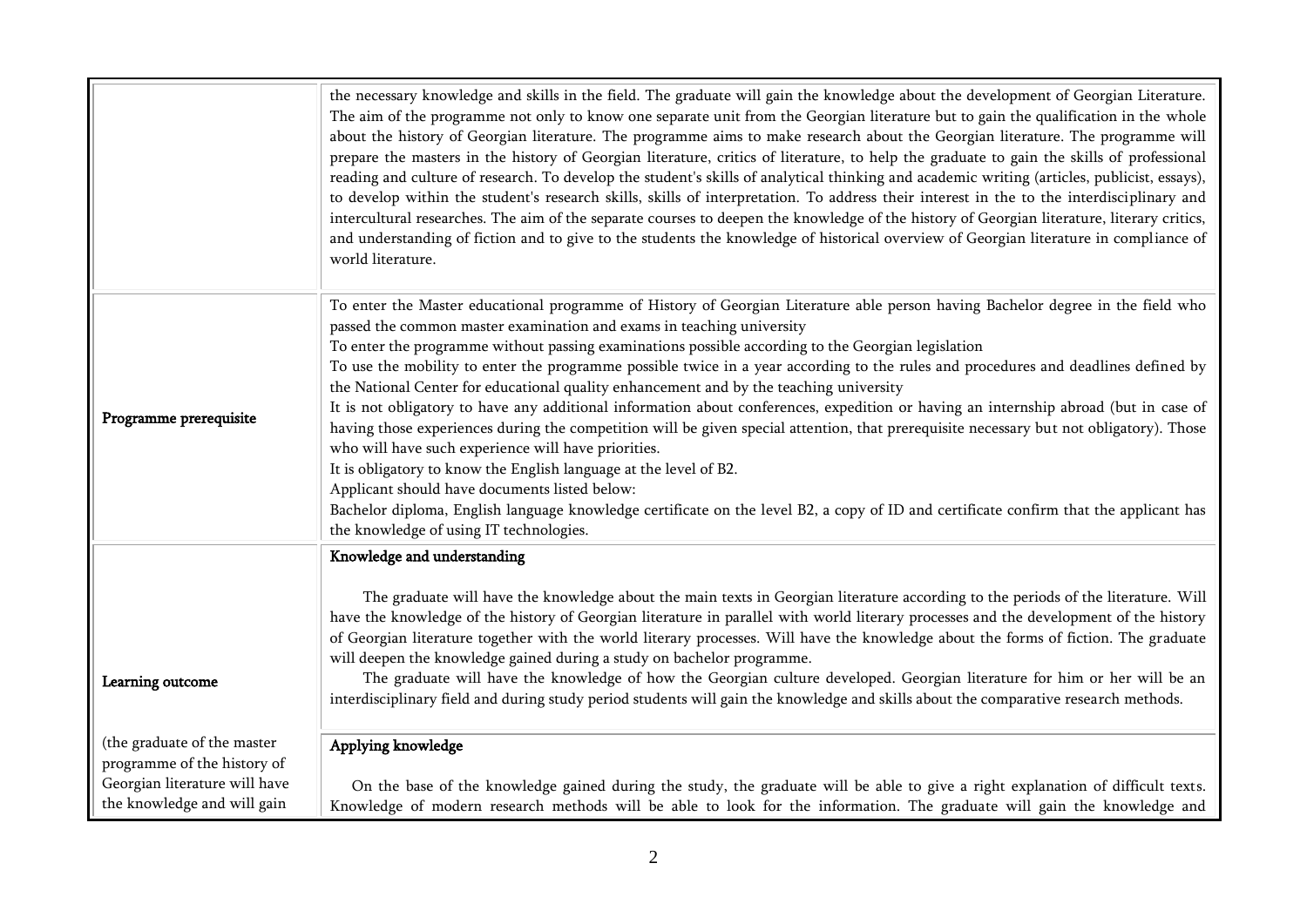| competencies in the field. In a new, unpredictable and multidisciplinary environment he or she will be able to act properly. Will be<br>general skills and<br>able to make a decision and look for new and original ways of solving complex problems. The graduate will be able to deal<br>competencies) |                                                                                                                                                                                                                                                                                                                                                                                                                                                                                                                                                                                                                                                                                                                                                                                                                                           |  |
|----------------------------------------------------------------------------------------------------------------------------------------------------------------------------------------------------------------------------------------------------------------------------------------------------------|-------------------------------------------------------------------------------------------------------------------------------------------------------------------------------------------------------------------------------------------------------------------------------------------------------------------------------------------------------------------------------------------------------------------------------------------------------------------------------------------------------------------------------------------------------------------------------------------------------------------------------------------------------------------------------------------------------------------------------------------------------------------------------------------------------------------------------------------|--|
|                                                                                                                                                                                                                                                                                                          | independently with the research work by using newest methods.                                                                                                                                                                                                                                                                                                                                                                                                                                                                                                                                                                                                                                                                                                                                                                             |  |
|                                                                                                                                                                                                                                                                                                          | Make judgment<br>The graduate will have the skills of presentation, make judgments, skills of analyzes and synthesis, to define the problems,                                                                                                                                                                                                                                                                                                                                                                                                                                                                                                                                                                                                                                                                                             |  |
|                                                                                                                                                                                                                                                                                                          | analyze the problem-solving ways, plan the work individually.                                                                                                                                                                                                                                                                                                                                                                                                                                                                                                                                                                                                                                                                                                                                                                             |  |
|                                                                                                                                                                                                                                                                                                          | <b>Communication skills</b><br>To present the information by using innovative methods. Able to communicate with professional and nonprofessional in an<br>academic way in Georgian and English languages. Understanding difficult texts, to deal with speech without any hesitation, the ability<br>to use modern IT technologies, modern research methods and skills argumentation.                                                                                                                                                                                                                                                                                                                                                                                                                                                      |  |
|                                                                                                                                                                                                                                                                                                          | Learning skills<br>The knowledge gained during the study process in Master educational programme in the history of Georgian literature will let to<br>the graduate to study in doctorate programme, to deal independently with his or her career, to plan further development of study and<br>career. To deal with the scientific work in future.                                                                                                                                                                                                                                                                                                                                                                                                                                                                                         |  |
|                                                                                                                                                                                                                                                                                                          | values                                                                                                                                                                                                                                                                                                                                                                                                                                                                                                                                                                                                                                                                                                                                                                                                                                    |  |
|                                                                                                                                                                                                                                                                                                          | to estimate own and others attitude to the social values. To take part in the process of formation of new values in the society. To<br>define the role and place of Georgian culture and literature in the process of formation of national and cultural values.                                                                                                                                                                                                                                                                                                                                                                                                                                                                                                                                                                          |  |
| <b>Teaching-learning methods</b>                                                                                                                                                                                                                                                                         | To transfer the knowledge from the course leader to the students carried out by using the following methods: lecture, working with a<br>group, practical works, seminars, studying with electronic resources, electronic study and etc. each those methods consists different<br>activities (discussion, debates, demonstration, presentation, seminars and etc).                                                                                                                                                                                                                                                                                                                                                                                                                                                                         |  |
|                                                                                                                                                                                                                                                                                                          | To study courses in educational programme of the history of Georgian literature means students active performance and based on<br>the non-finished process of assessment.<br>During the implementing educational programme of the history of Georgian literature students, achievements can be evaluated<br>according to the decision of the Ministry of Education and Science of Georgia N3, 2007 years 5 <sup>th</sup> January Regarding "ECTS credit system                                                                                                                                                                                                                                                                                                                                                                            |  |
| <b>Students knowledge</b><br>assessment system                                                                                                                                                                                                                                                           | calculation rules in HE"<br>In the courses of the educational programme of the history of Georgian literature evaluation system of students achievements<br>consist following forms _ midterm and final exams and the sum of those is final evaluation (100 scores)<br>Midterm and final evaluation forms consist of evaluation component(s), which is the tools for evaluating students knowledge and<br>skills. Those tools are: writing/oral exam, writing/oral questionnaires, home works, practical/theoretical works and etc. evaluation<br>components combine similar methods (test, essay, demonstration, presentation, discussion, working on practical/theoretical works, working<br>in group, taking active participation in discussion, quiz and etc). assessment tools can be measured with assessment criteria, with scores |  |
|                                                                                                                                                                                                                                                                                                          | which shows the level of achievement.<br>Each form and component of assessment has its maximum of the score from the final (100 score) score which is defined in syllabus<br>and students will be informed from the beginning of the semester.<br>It is not allowed to asses the student with only one form (midterm or final) of assessment. Credit point will be gained by the<br>students only in case of the positive mark.<br>The minimum score of the components of midterm and final evaluation must not exceed 60% of middle evaluations and 60% for                                                                                                                                                                                                                                                                              |  |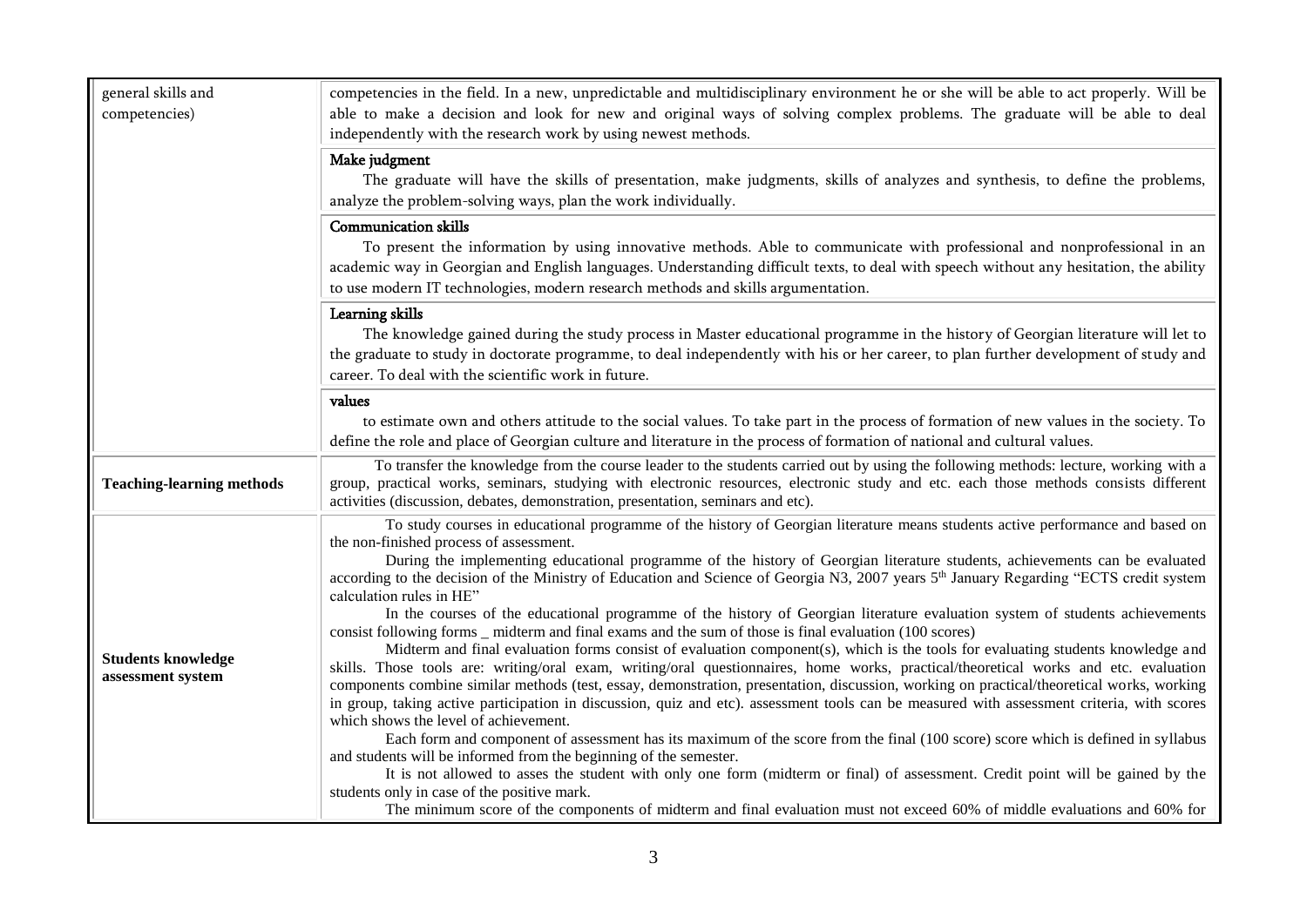|                            | the final exam. Head of each course will inform students about minimal competences of middle and final evaluation in the concrete syllabus                                                                                                                                               |
|----------------------------|------------------------------------------------------------------------------------------------------------------------------------------------------------------------------------------------------------------------------------------------------------------------------------------|
|                            | at the beginning of the semester.                                                                                                                                                                                                                                                        |
|                            | Assessment system forms:                                                                                                                                                                                                                                                                 |
|                            | Five types of positive grade:                                                                                                                                                                                                                                                            |
|                            | (A) excellent $-91-100$ points                                                                                                                                                                                                                                                           |
|                            | $(B)$ very good $-81-90$ points of maximum grade                                                                                                                                                                                                                                         |
|                            | $(C)$ good $-71-80$ points of maximum grade;                                                                                                                                                                                                                                             |
|                            | (D) satisfactory $-61-70$ points of maximum grade;                                                                                                                                                                                                                                       |
|                            | (E) acceptable $-51-60$ points of maximum grade                                                                                                                                                                                                                                          |
|                            | Two types of negative grade;                                                                                                                                                                                                                                                             |
|                            | (FX) fail with exam - 41-50 points of maximum grade, which means that student needs some more time before passing the exam and                                                                                                                                                           |
|                            | will be given chance to pass the additional exam once again                                                                                                                                                                                                                              |
|                            | (F) fail - 40 points and less of maximum grade, it means that the work done by the student is not acceptable and he/she has to study the                                                                                                                                                 |
|                            | subject anew.<br>In case of FX grade, the additional exam may be appointed at least 5 calendar days after the announcement of the final exam results.                                                                                                                                    |
|                            | the grade got in the additional exam cannot be added to the grade gained during the final exam. score gained in the additional exam is final                                                                                                                                             |
|                            | score and will be inserted in the final evaluation. In case of getting 0-50 score as a final assessment after additional exam student will be                                                                                                                                            |
|                            | assessed $F - 0$ score.                                                                                                                                                                                                                                                                  |
|                            | The graduate can be employed:                                                                                                                                                                                                                                                            |
|                            | In the research institutes of the humanitarian field.                                                                                                                                                                                                                                    |
|                            | In archives and museums in Georgia.                                                                                                                                                                                                                                                      |
| Fields of employability    | Publishing companies, journals, and magazines.                                                                                                                                                                                                                                           |
|                            | As a consultant in a media organization                                                                                                                                                                                                                                                  |
|                            | Governmental and non-governmental organizations                                                                                                                                                                                                                                          |
|                            | In touristic agencies as a guides                                                                                                                                                                                                                                                        |
| The chance to proceed with |                                                                                                                                                                                                                                                                                          |
| the learning               | The graduate will be able to carry on his or her study procedure in the doctoral programme.                                                                                                                                                                                              |
|                            | To achieve the learning outcomes defined by the educational programme of the history of Georgian literature can be used teaching                                                                                                                                                         |
|                            | university infrastructure without limitation like:                                                                                                                                                                                                                                       |
|                            | Teaching/learning auditorium and conference hall with equipment                                                                                                                                                                                                                          |
| The infrastructure of the  | Library with computers and internet                                                                                                                                                                                                                                                      |
| programme services         | Classes for computing with continuous internet sources computer programmes adequate for teaching and learning                                                                                                                                                                            |
|                            | Different technics and equipment                                                                                                                                                                                                                                                         |
|                            | Educational programme is guaranteed with the proper literature defined by the syllabus of each course. There are plenty of electronic<br>books, scientific works. The library is provided with an electronic catalog of books which is listed on the website of the teaching university. |
| The human resource of the  | Educational programme of the history of Georgian literature is secured with the proper human resource. Academic and some invited                                                                                                                                                         |
| educational programme      | staff of teaching university deal with subjects defined by the programme. (full information about staff can be seen in the list attached)                                                                                                                                                |
|                            |                                                                                                                                                                                                                                                                                          |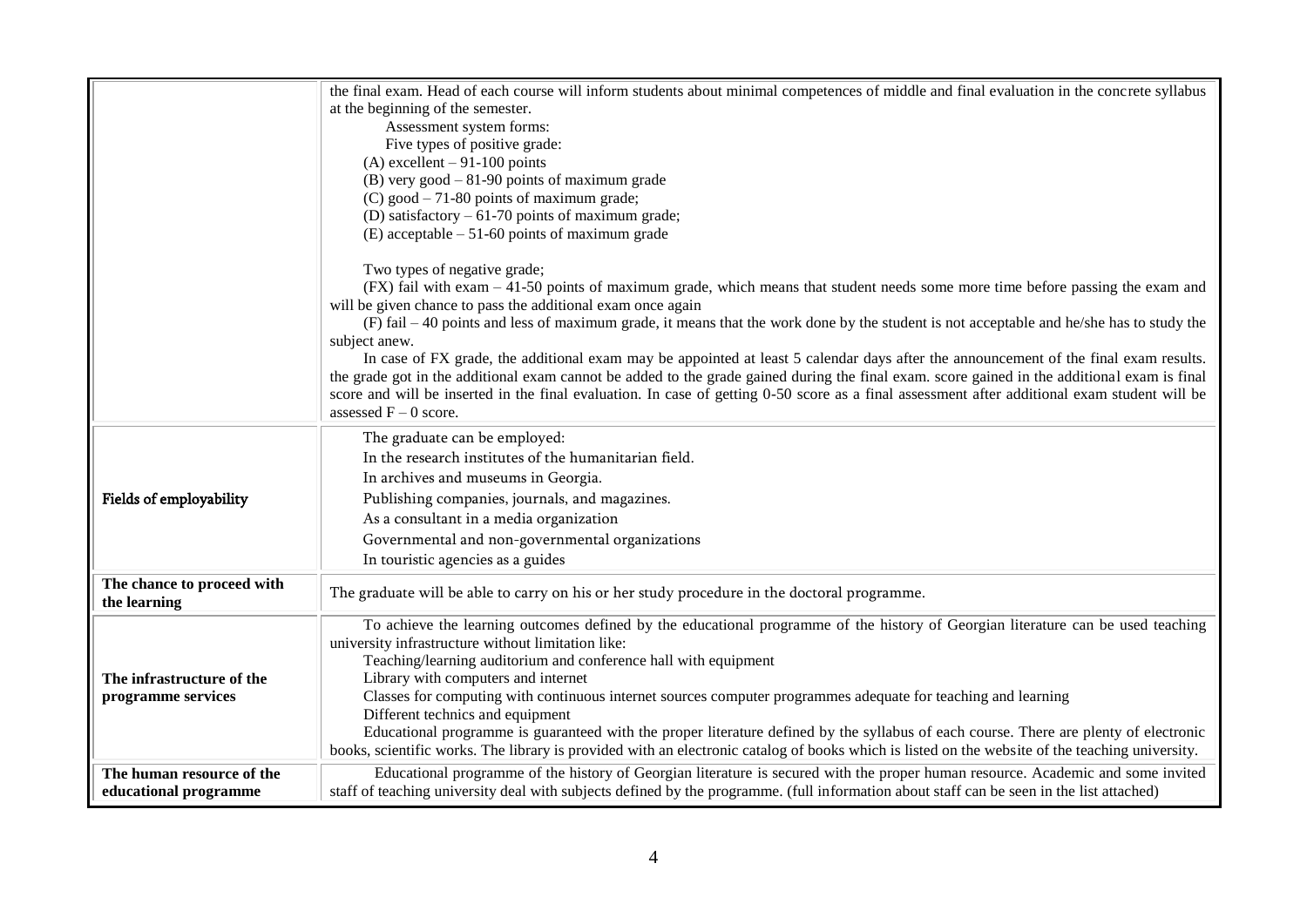### Structure of the programme

| Master educational programme of the history of Georgian literature consist:<br>70 ECTS credits for the main study, which consist of separate subjects of the history of Georgian literature |                                                                                                                                                                                                                                                                                                                                                                                                |  |  |  |
|---------------------------------------------------------------------------------------------------------------------------------------------------------------------------------------------|------------------------------------------------------------------------------------------------------------------------------------------------------------------------------------------------------------------------------------------------------------------------------------------------------------------------------------------------------------------------------------------------|--|--|--|
| 20 ECTS credits for elective subjects                                                                                                                                                       |                                                                                                                                                                                                                                                                                                                                                                                                |  |  |  |
| 30 ECTS credits for research skills, master thesis                                                                                                                                          |                                                                                                                                                                                                                                                                                                                                                                                                |  |  |  |
| 70 ECTS credits for the<br>main study, which consist<br>of separate subjects of the<br>history of Georgian<br>literature                                                                    | 70 ECTS credits for the main study, which consist of separate subjects of the history of Georgian literature mainly oriented to give to the<br>students the knowledge and competencies defined by learning outcomes. Within those subjects, students will gain the skills of making a<br>judgment, communication skills and skills of forming values.                                          |  |  |  |
| 20 ECTS credits for<br>elective subjects                                                                                                                                                    | 20 ECTS credits for elective subjects will give the chance to the students to enhance their knowledge and skills and gain additional<br>competencies in the field. All those credits are part of learning outcomes and will give the possibility to the students to get knowledge in<br>the field, applying the knowledge, make a judgment. They are the combination of the separate subjects. |  |  |  |
| 30 ECTS credits for<br>research skills, master<br>thesis                                                                                                                                    | The master thesis which is oriented to give the student's research skills.                                                                                                                                                                                                                                                                                                                     |  |  |  |

# Programme workload

 $\overline{a}$ 

|       |      |                  |                | ECTS credit/hours <sup>1</sup> | Students<br>workload <sup>2</sup> |             |
|-------|------|------------------|----------------|--------------------------------|-----------------------------------|-------------|
| $N_2$ | Code | prerequ<br>isite | Subject/module | Semester                       | Contact                           | Independent |

 $1$ Unit, which expresses students workload and to gain it possible after learning outcomes achievement.

<sup>&</sup>lt;sup>2</sup>Time, which is needed to achieve the learning outcomes. Student's workload is based on contact and individual hours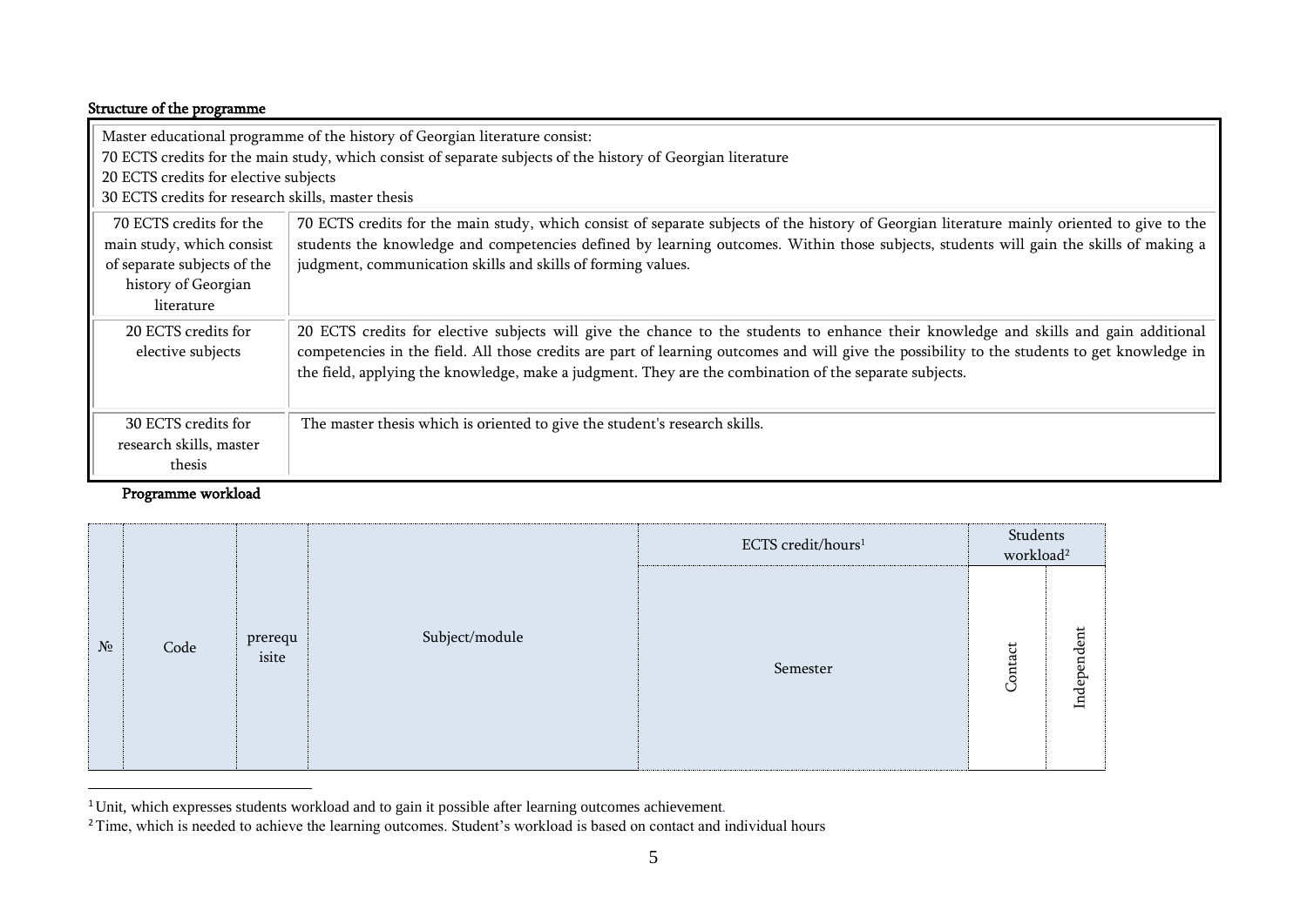|        |                                        |                  |                                                                     |                         |                | ECTS credit/hours <sup>1</sup> |          |                         | Students<br>workload <sup>2</sup> |             |
|--------|----------------------------------------|------------------|---------------------------------------------------------------------|-------------------------|----------------|--------------------------------|----------|-------------------------|-----------------------------------|-------------|
| $N_2$  | Code                                   | prerequ<br>isite | Subject/module                                                      |                         |                |                                | Semester |                         | Contact                           | Independent |
|        |                                        |                  |                                                                     | I                       | $\mathbf{I}$   | $\rm III$                      | IV       | credits                 |                                   |             |
|        |                                        |                  | Obligatory subjects of the main study                               |                         |                |                                |          |                         |                                   |             |
| 1.     | SGM100501.1                            |                  | Academic writing style                                              | $\overline{\mathbf{4}}$ |                |                                |          | $\overline{\mathbf{4}}$ | 34                                | 66          |
| 2.     | SGM100501.2                            |                  | History of Georgian folkloristics                                   | $\overline{4}$          |                |                                |          | $\overline{\mathbf{4}}$ | 34                                | 66          |
| 3.     | SGM100501.3<br>SGM100501.4             |                  | Genres of the Georgian spiritual writing                            | 6                       |                |                                |          | 6                       | 49                                | 101<br>101  |
| 4<br>5 | SGM100501.5                            |                  | Georgian hymnography<br>Shota rustveli in compliance with east-west | 6<br>6                  |                |                                |          | 6<br>6                  | 49<br>49                          | 101         |
|        |                                        |                  | literature                                                          |                         |                |                                |          |                         |                                   |             |
| 6      | SGM100501.6                            |                  | Georgian emigration literature                                      | $\overline{4}$          |                |                                |          | $\boldsymbol{4}$        | 34                                | 66          |
| 7      | SGM100501.7                            |                  | Publicistic of XIX century                                          |                         | $\overline{4}$ |                                |          | $\overline{\mathbf{4}}$ | 49                                | 51          |
| 8      | SGM100501.8                            |                  | Romantic as world event and Georgian specifics                      |                         | 6              |                                |          | 6                       | 49                                | 101         |
| 9      | SGM100501.9                            |                  | Georgian drama                                                      |                         | $\overline{4}$ |                                |          | $\overline{\mathbf{4}}$ | 49                                | 51          |
|        | SGM100501.1<br>$\Omega$                |                  | Vaja-Pshavela in world writing context                              |                         | 6              |                                |          | 6                       | 49                                | 101         |
| 10     | SGM100501.1<br>$\mathbf{1}$            |                  | Directions of the XX century's Georgian<br>literature               |                         |                | $\overline{4}$                 |          | $\overline{\mathbf{4}}$ | 49                                | 51          |
| 11     | SGM100501.1<br>$\overline{2}$          |                  | Galaktionology                                                      |                         |                | 6                              |          | 6                       | 49                                | 101         |
| 12     | SGM100501.1<br>3                       |                  | XX century's roman                                                  |                         |                | 6                              |          | 6                       | 49                                | 101         |
| 13     | SGM100501.1<br>$\overline{\mathbf{4}}$ |                  | Modern literary processes                                           |                         |                | $\overline{4}$                 |          | $\overline{\mathbf{4}}$ | 49                                | 51          |
| 14     | SGM100501.1<br>5                       |                  | Master thesis                                                       |                         |                |                                | 30       | 30                      |                                   |             |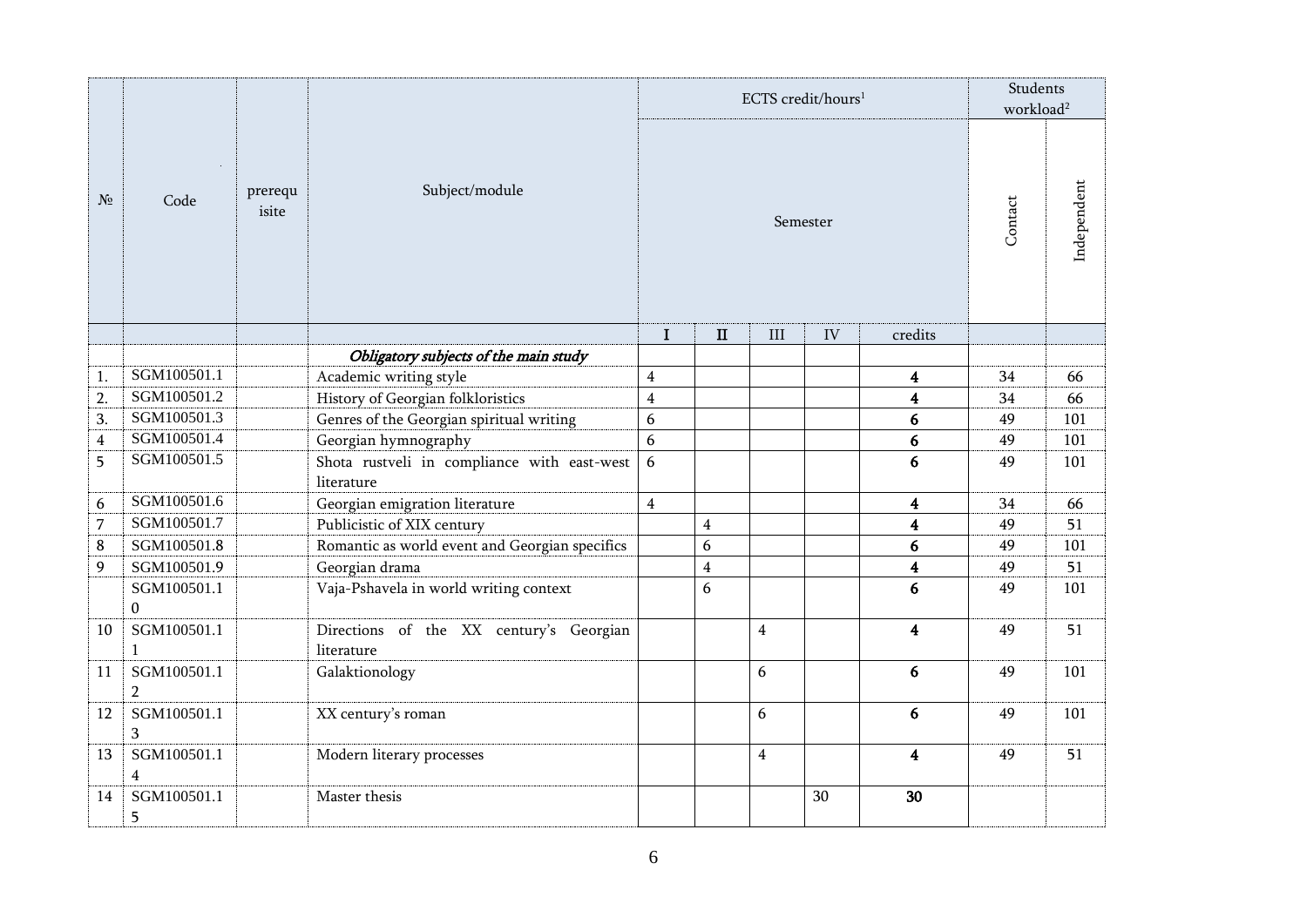|       |                                 |                  |                                              |       |    |     |     | ECTS credit/hours <sup>1</sup> |     | Students<br>workload <sup>2</sup> |             |
|-------|---------------------------------|------------------|----------------------------------------------|-------|----|-----|-----|--------------------------------|-----|-----------------------------------|-------------|
| $N_2$ | Code                            | prerequ<br>isite | Subject/module                               |       |    |     |     | Semester                       |     | Contact                           | Independent |
|       |                                 |                  | Elective subjects of the main study          |       |    | 5/5 | 5/5 |                                | 20  |                                   |             |
| 15    | SGM100501.1<br>6                |                  | Literary heritage of Tao-Klarjeti and Athens |       |    |     |     |                                | 5   | 49                                | 76          |
| 16    | SGM100501.1<br>7                |                  | Literary heritage of Davit Guramishvili      |       |    |     |     |                                | 5   | 49                                | 76          |
| 17    | SGM100501.1<br>$\bf 8$          |                  | Ilia Tchavtchavadze                          |       |    |     |     |                                | 5   | 49                                | 76          |
| 18    | SGM100501.1<br>$\boldsymbol{9}$ |                  | Akaki Tsereteli                              |       |    |     |     |                                | 5   | 49                                | 76          |
| 19    | SGM100501.2<br>$\mathbf{0}$     |                  | Pre-romantic period and Georgian literature  |       |    |     |     |                                | 5   | 49                                | 76          |
| 20    | SGM100501.2<br>1                |                  | Georgian classical poetry                    |       |    |     |     |                                | 5   | 49                                | 76          |
| 21    | SGM100501.2<br>$\overline{2}$   |                  | Modern poetry                                |       |    |     |     |                                | 5   | 49                                | 76          |
| 22    | SGM100501.2<br>$\mathbf{3}$     |                  | Georgian - European postmodernism            |       |    |     |     |                                | 5   | 49                                | 76          |
|       |                                 |                  |                                              | semes | 30 | 30  | 30  | 30                             |     |                                   |             |
|       |                                 |                  |                                              | ter   |    |     |     |                                |     |                                   |             |
|       |                                 |                  |                                              | Year  |    | 60  |     | 60                             | 120 |                                   |             |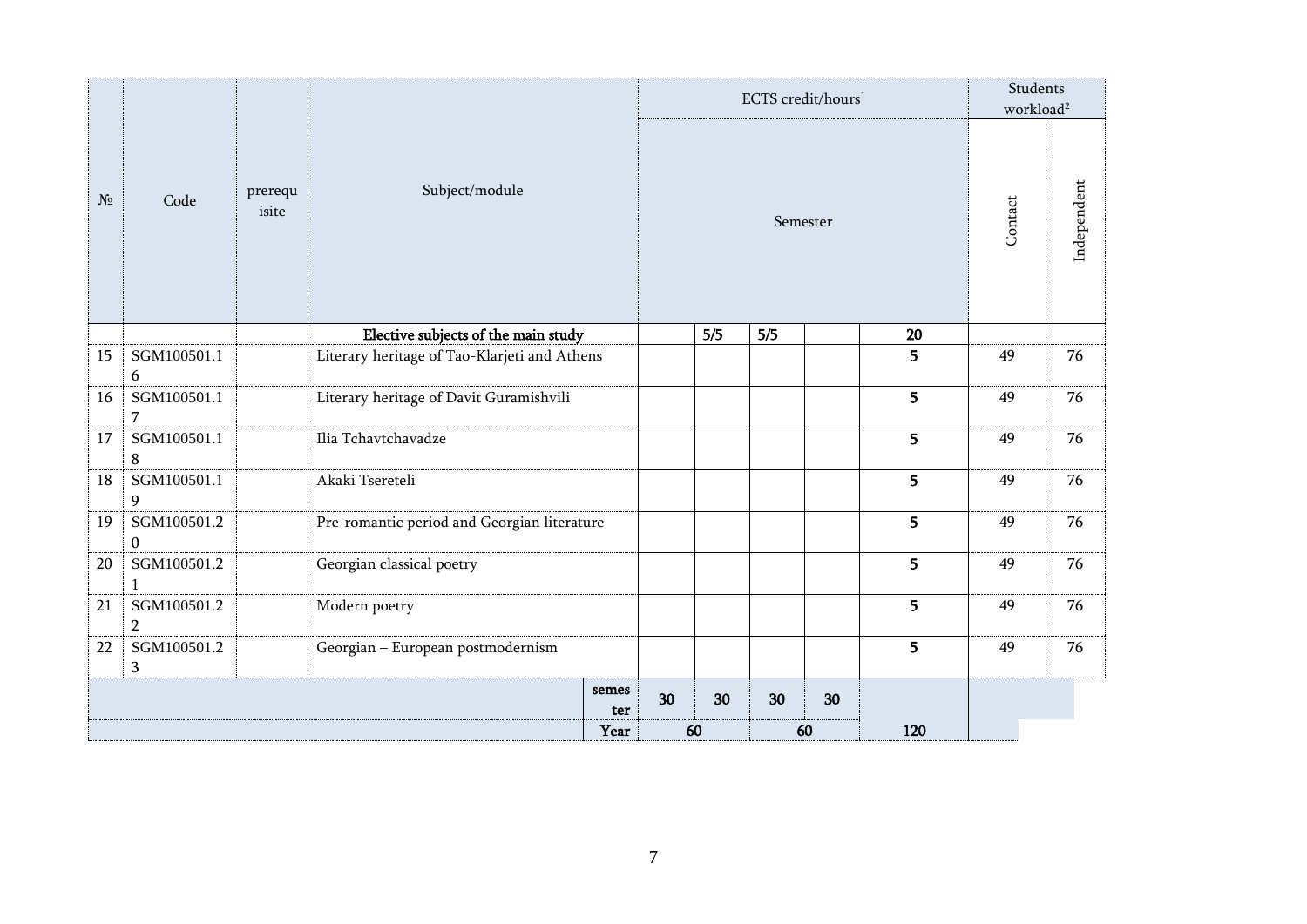|                | Learning outcome mapping                               |                |                                |                           |                          |                 |             |
|----------------|--------------------------------------------------------|----------------|--------------------------------|---------------------------|--------------------------|-----------------|-------------|
|                |                                                        |                |                                |                           | Competencies             |                 |             |
| #              | Subjects                                               |                | $I_{\rm maxladna}$<br>Applying | Making judgment           | Communication<br>عللنداء | Learning skills | Values      |
| $\mathbf{1}$   | Academic writing style                                 | $\mathbf X$    | X                              | X                         | X                        | X               | X           |
| $\overline{2}$ | History of Georgian folkloristics                      | $\mathbf X$    | $\mathbf X$                    | $\mathbf X$               | X                        | X               | X           |
| 3              | Genres of the Georgian spiritual writing               | $\mathbf X$    | X                              | X                         | X                        | X               | X           |
| $\overline{4}$ | Georgian hymnography                                   | $\mathbf X$    | $\boldsymbol{\mathrm{X}}$      | $\boldsymbol{\mathrm{X}}$ | $\mathbf X$              | X               | $\mathbf X$ |
| 5              | Shota rustveli in compliance with east-west literature | X              | $\mathbf X$                    | $\mathbf X$               | X                        | X               | X           |
| 6              | Georgian emigration literature                         | X              | Χ                              | X                         | X                        | X               | X           |
| 7              | Publicistic of XIX century                             | $\mathbf X$    | $\mathbf X$                    | X                         | $\mathbf X$              | X               | X           |
| 8              | Romantic as world event and Georgian specifics         | $\mathbf X$    | X                              | $\mathbf X$               | X                        | X               | X           |
| 9              | Georgian drama                                         | X              | X                              |                           |                          | X               |             |
| 10             | Vaja-Pshavela in world writing context                 | $\mathbf X$    | $\mathbf X$                    |                           |                          | X               |             |
| 11             | Directions of the XX century's Georgian literature     | $\mathbf X$    | X                              | X                         | X                        | X               | X           |
| 12             | Galaktionology                                         | $\mathbf X$    | X                              | X                         | X                        | X               | X           |
| 13             | XX century's roman                                     | $\overline{X}$ | $\mathbf X$                    | $\mathbf X$               | $\mathbf X$              | X               | X           |
| 14             | Modern literary processes                              | $\mathbf X$    | X                              | $\mathbf X$               | $\mathbf X$              | X               | X           |
| 15             | Master thesis                                          | $\mathbf X$    | X                              | X                         | X                        | X               | X           |
| 16             | Literary heritage of Tao-Klarjeti and Athens           | X              | X                              | X                         |                          | $\mathbf{X}$    |             |
| 17             | Literary heritage of Davit Guramishvili                | $\mathbf X$    | X                              | $\mathbf X$               | X                        | X               | X           |
| 18             | Ilia Tchavtchavadze                                    | $\mathbf X$    | $\mathbf X$                    |                           |                          | X               |             |
| 19             | Akaki Tsereteli                                        | $\mathbf X$    | X                              |                           |                          | X               |             |
| 20             | Pre-romantic period and Georgian literature            | $\mathbf X$    | X                              | X                         | X                        | X               | X           |
| 21             | Georgian classical poetry                              | $\mathbf X$    | $\mathbf X$                    | $\mathbf X$               | X                        | X               | X           |
| 22             | Modern poetry                                          | $\mathbf X$    | X                              | X                         | X                        |                 | X           |
| 23             | Georgian - European post modernism                     | $\mathbf X$    | $\mathbf X$                    | $\mathbf X$               | X                        | X               | X           |

#### Information about the human resource

| N <sup>o</sup> |                                                           |                                    |                                         |
|----------------|-----------------------------------------------------------|------------------------------------|-----------------------------------------|
|                | Name of the subject                                       | Name fo the head of the<br>subject | Position                                |
| $\mathbf{1}$   | Academic writing style                                    | Teona Khupenia                     | Ph.D. of philology, professor           |
| $\overline{2}$ | History of Georgian folkloristics                         | Bela Mosia                         | Ph.D. of philology, professor           |
| 3              | Genres of the Georgian spiritual<br>writing               | Khatuna Gogia                      | Ph.D. of philology, associate professor |
| 4              | Georgian hymnography                                      | Khatuna Gogia                      | Ph.D. of philology, associate professor |
| 5.             | Shota rustveli in compliance with<br>east-west literature | Bela Mosia                         | Ph.D. of philology, professor           |